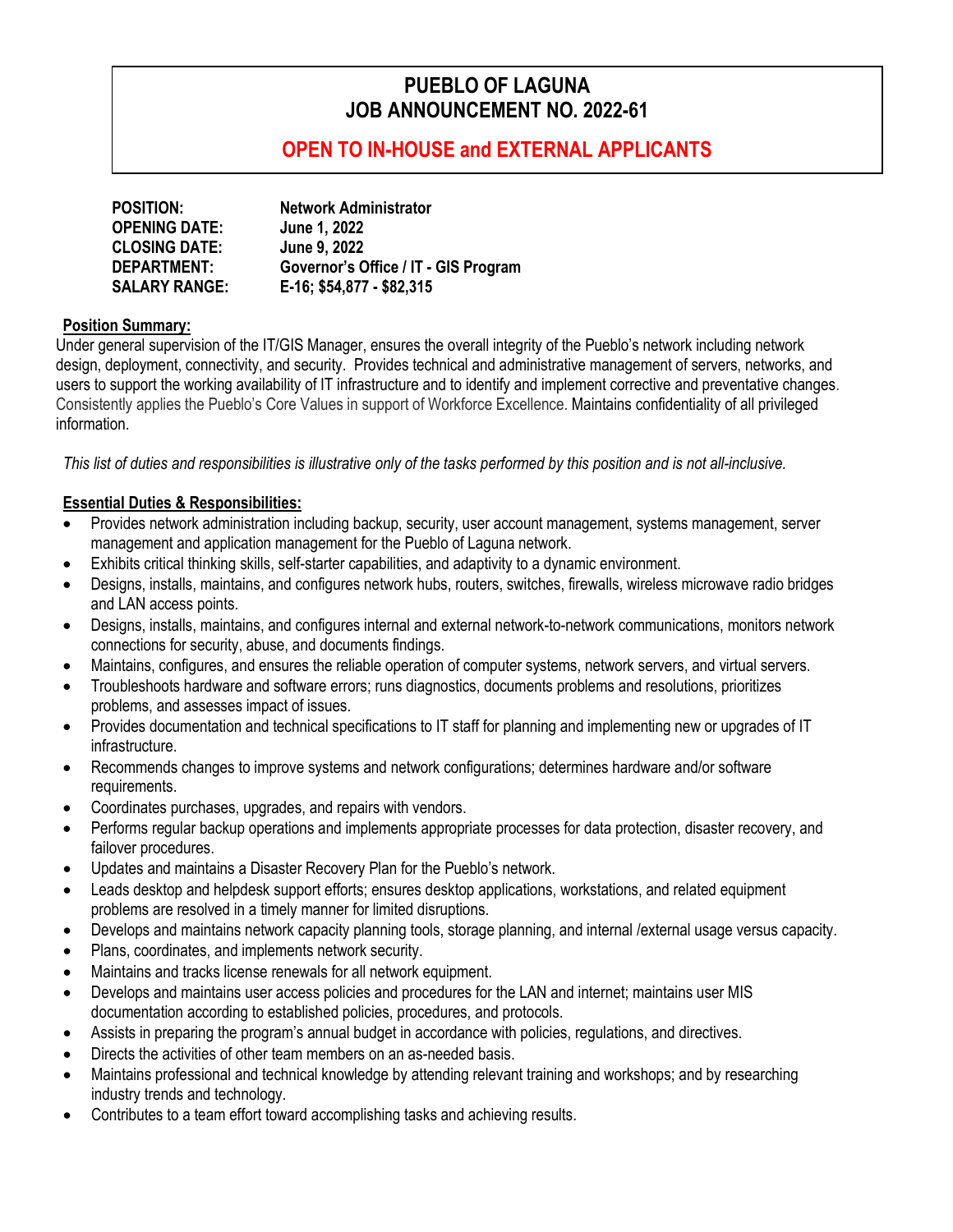## **Minimum Qualifications:**

Bachelor's Degree in Computer Science, Information Technology, Systems Administration, or in a directly related field, required. Five (5) years of work experience in database, network, or system administration including scripting and automation tools, required. Windows Operating System Certifications (MCSA, MCSE, etc.) preferred.

#### **Background Investigation Requirements:**

The Pueblo of Laguna has a Suitability Policy for background investigation processes. Every position in the government operation is reviewed and designated at one of three risk levels. The determination is commensurate with public trust responsibilities and attributes of the position which includes job duties. The Network Administrator is designated as a High-Risk Public Trust (*HRPT*) position.

| <b>Type of Background Check</b>                                                            | <b>Required</b> |
|--------------------------------------------------------------------------------------------|-----------------|
| Pre-Employment Drug Screening                                                              |                 |
| Background Investigation (Criminal Check, Sex Offender Check, Social Security Trace,       |                 |
| Driving Record, Civil Court Check - if applicable, Tribal Criminal Check - if applicable)  |                 |
|                                                                                            | x               |
| Employment Verification, Education / License Verification, Personal Reference Verification |                 |
|                                                                                            |                 |
| <b>Fingerprint Verification</b>                                                            |                 |
| Must Be Able to Drive a Pueblo Issued Vehicle                                              |                 |
| Other                                                                                      |                 |

### **Knowledge, Abilities, Skills, and Certifications:**

- Knowledge of Local Area Network (LAN) and Wide Area (WAN) hardware and software.
- Knowledge of layer 2 and 3 network principles.
- Knowledge of and skill in use of Apple systems and Microsoft software.
- Knowledge of systems and networking software, hardware, and networking protocols.
- Knowledge of and skill in use Point to Point and Point to Multi-Point radio links.
- Knowledge of Virtual Desktop Infrastructure and application virtualization.
- Knowledge of and skill in use of scripting and automation tools.
- Knowledge of network and routing protocols.
- Knowledge of Windows Server and Active Directory.
- Knowledge of current/up-to-date versions of Windows Server and Windows.
- Knowledge of active directory, VLAN, and experience configuring managed switches and wireless access points.
- Knowledge and experience with networking and security hardware/software/equipment.
- Knowledge of website maintenance and social media applications.
- Knowledge of and skill in development of IT policies and procedures
- Ability to understand and translate technical terminology and reports into a clear and logical format.
- Ability to establish priorities, and to coordinate and organize work activities.
- Ability to interpret a variety of instructions furnished in written, oral, diagram, or schedule form.
- Ability to communicate effectively, both verbally and in writing.
- Ability to solve practical problems and deal with a variety of concrete variables in situations where only limited standardization exists.
- Ability to establish and maintain professional working relationships; to be tactful in controversial situations.
- Ability to work independently and meet strict timelines.
- Skill and ability to adapt in a dynamic/changing work environment.
- Skill in the use of Windows servers, desktop products, telecommunications hardware, and other applications.
- Critical thinking skills in analyzing problems, projecting consequences, identifying solutions, and implementing recommendations.
- Skill in presenting and explaining technical information to immediate audience.